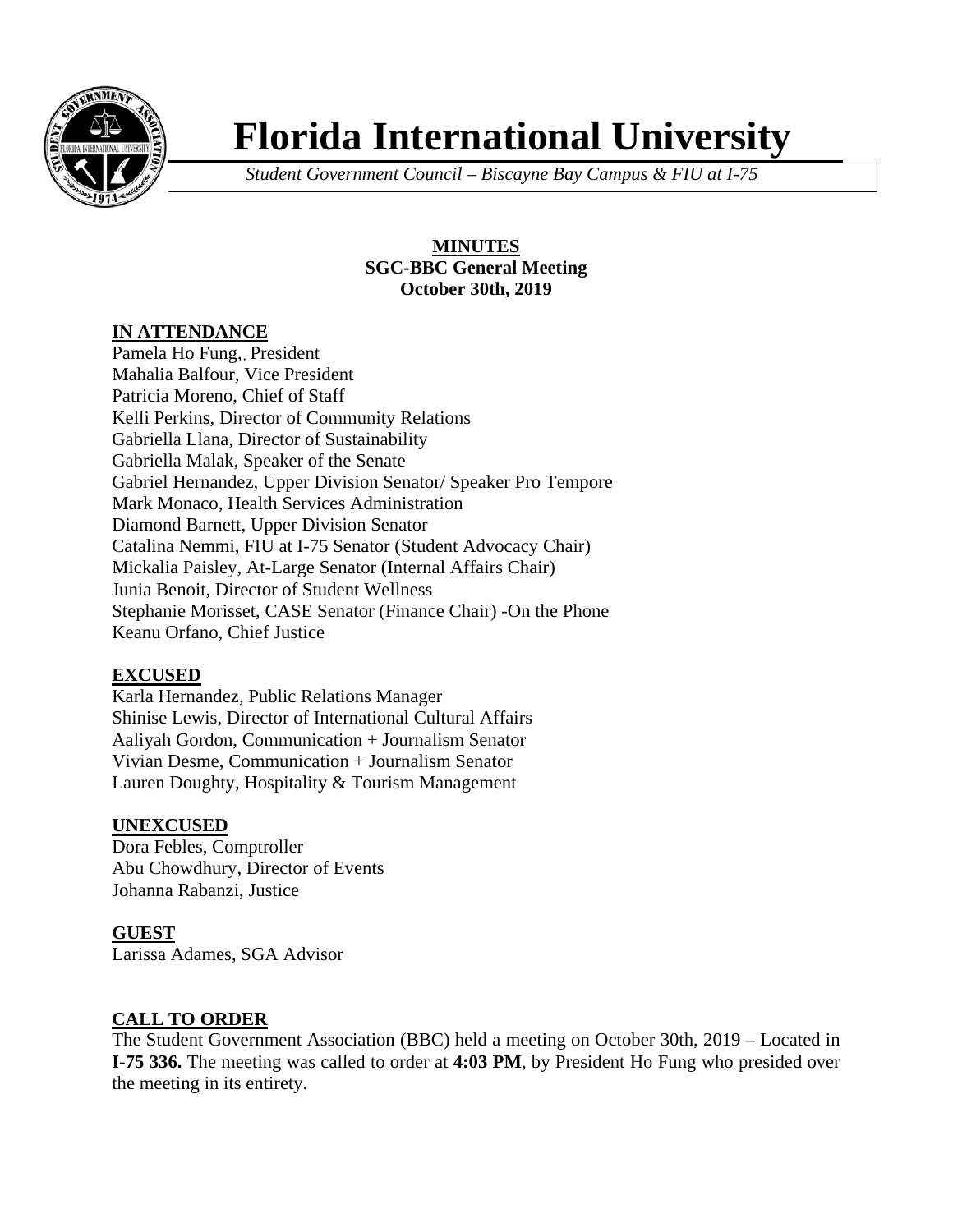## **PRESIDENT'S WELCOME**

- She stated a greeting.
- Welcome to I-75
- Presence here is important
- Thank you for those who came. Glad that we are able to make it and have this campus as one of our priorities this year.

## **PRESIDENT'S REPORT**

#### **The President's Official Report Is As follows…**

- Academic Advancement sent out to students at BBC needed their voice to do this
	- In the middle of this survey
	- Response amount not as expected (Low) need all our help to continue this push for our campus and our students
- Next week
	- TBH Series -
	- Vice Provost council scholarship ceremony
		- Invited to have a presence and represent SGA
	- Meeting with Dean CASE
		- Initiatives
- Goals for the Year
	- Academic advancement
		- Survey
	- FIU Affinity
		- Support Panther Power
	- Events
		- Day on the Bay Nov 16th
		- Donuts with the Deans Nov 12th
		- Veterans Event Nov 13th
	- Personal Development and Personal Growth
		- TBH, Blue Table Talk, etc.
		- Skills for students
- $\bullet$  I-75
	- Catering students outside BBC.

#### **VICE PRESIDENT'S REPORT**

#### **Vice President Balfour …**

- Happy and grateful for being able to represent this campus. Stressing that we are the student government council of BBC and I-75.
- Monday Nov 4th Dr. Roldan presenting to senate
	- Future of Student Health Services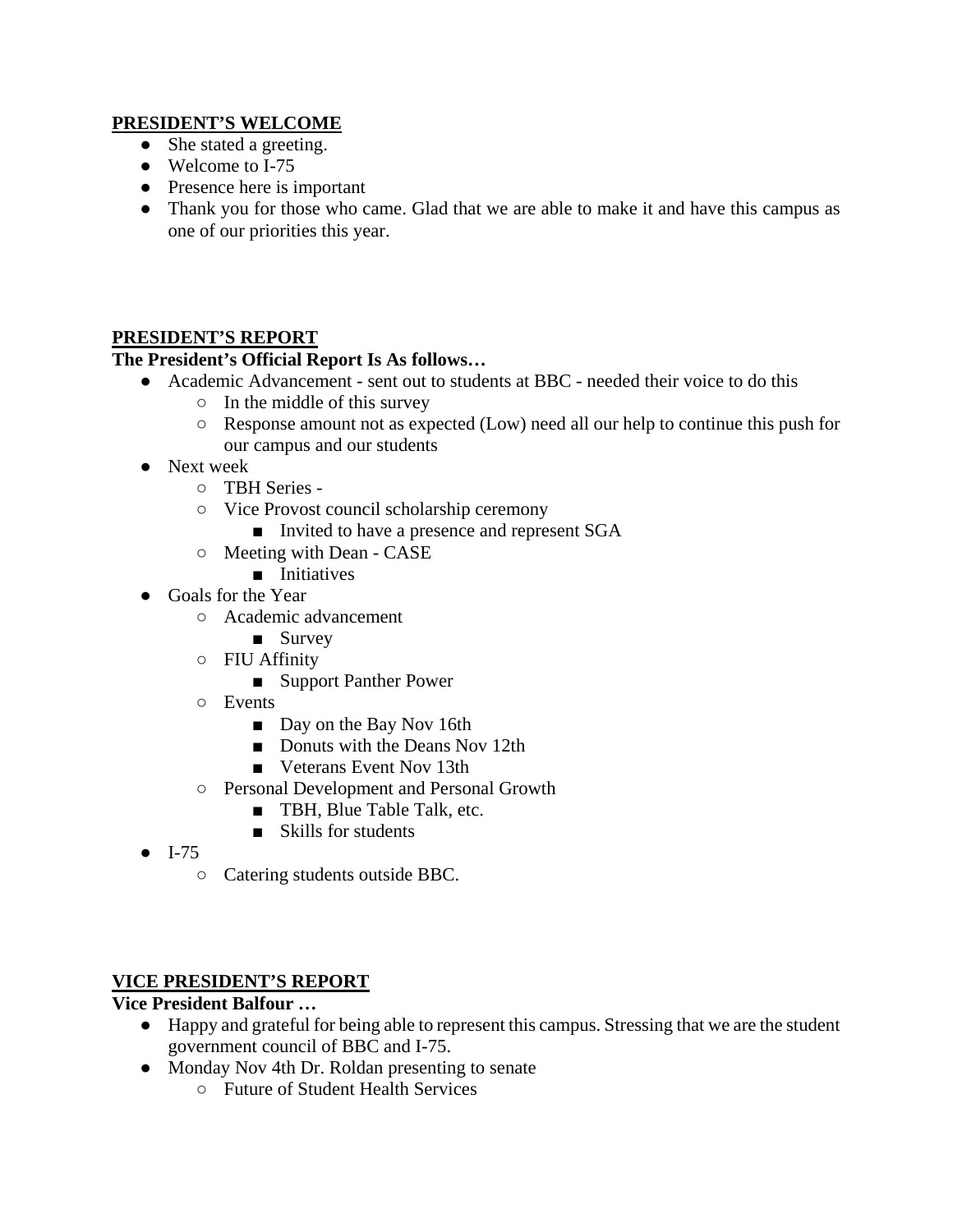- Please come with concerns and questions
- One question from each person on monday to ask her.
- Student Report form that I am working on will be sent out on monday.
	- Have on record what the concern is and be able to handle it.
- Working on Flu Shot event
	- All day where they go to different places on campus to promote this free benefit.
	- President Ho-Fong: Please work with Junia
- Please remember to sign up for events.

# **SENATE SPEAKER REPORT**

## **Speaker Malak …**

- Initiatives Since last general meeting
	- Congress meeting on past monday
		- Passed resolution concerning recycling process.
	- Senator Morisset and I wrote U-wide Bill.
	- Veterans affairs Collab with him and MMC senator
		- Letters to send to VMA officers
	- Senator Paisley and senator morisset work
		- Nov 14th
	- Biodegradable straws Senator Nemni and Student Advocacy interested in working on it
		- You don't have to be a senator to write legislation, initiative, etc.
	- Student Advocacy working on event with Director Llana
		- Date : TBA
	- Senators for the Month : Senator Morisset and Senator Nenmi
		- Both have been working very well with SGA

# **SPEAKER-PRO REPORT**

## **Speaker Pro Hernandez …**

- Student Concern regarding Parking
- Met with Dr. de Santis
- Working on resolution
- Email to senators with description of committees
	- Have decision on what committee to be part of by next senate meeting
- Will be attending FSA Rally in Tally Nov 12th to Nov 16th

# **CHIEF OF STAFF REPORT**

## **Chief of Staff Moreno...**

- One-on-ones
	- o Director of Community service Thursday 10/30
	- o Director of Events Thursday 10/31
	- o Director of Sustainability –
- Composed weekly report from Cabinet to be shared at Senate.
- Working on Cabinet retreat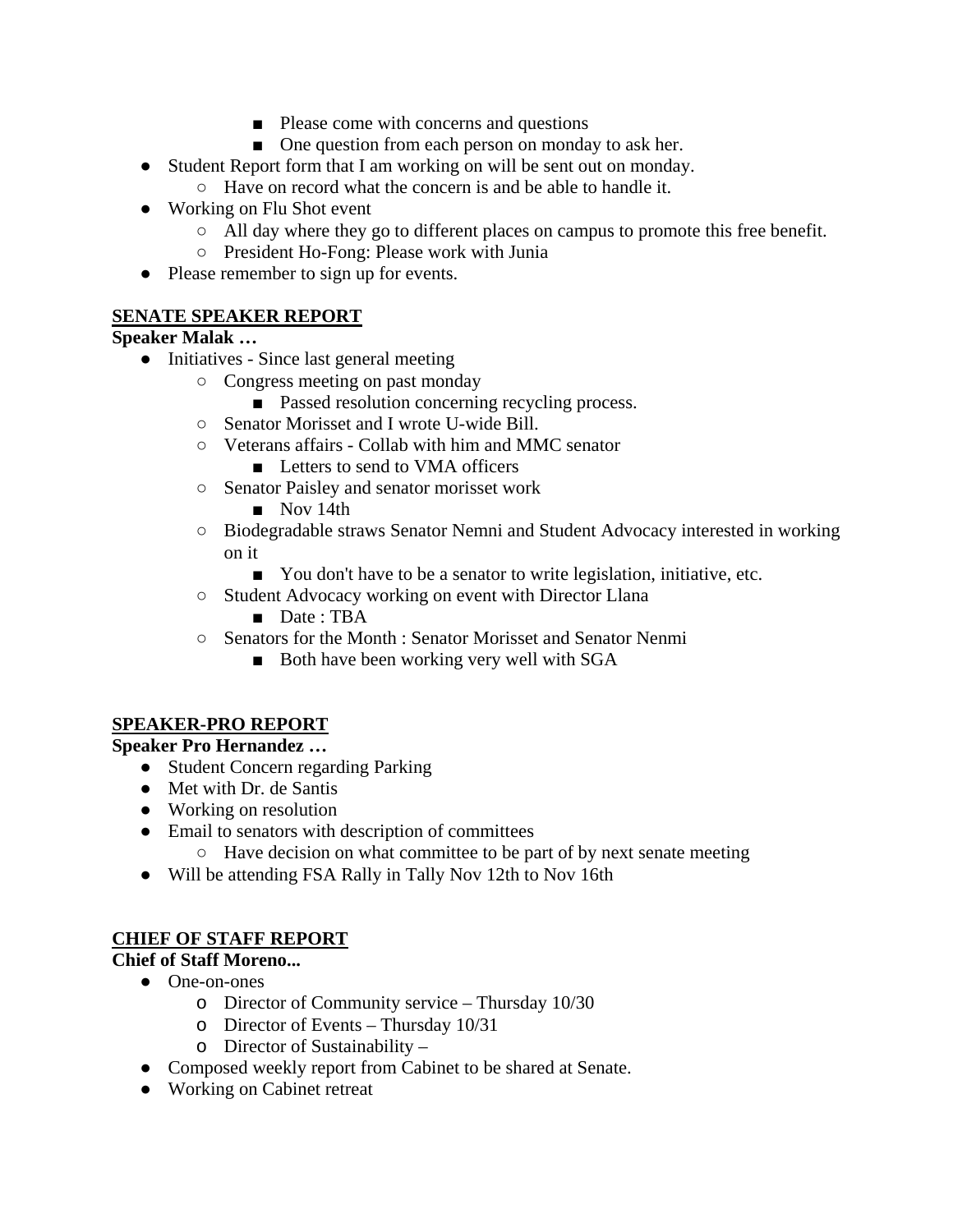- o Tentative on a Friday
- o To be discussed at the next cabinet meeting which would be next week.
- Break-down/Refresher of role of each position.

# **CHIEF JUSTICE**

## **Chief Justice Orfanu…**

- Working with Speaker of the Senate Congress regarding rules and procedures.
	- MMC counter parts
- Legislation that was passed will revise that
- For our new council members
	- Rules and Procedure more than happy to help you learn those
- Excited to attend FSA on Nov 12th to Nov 16th

# **FIU AT I-75 REPORT**

Diana...

- Thank you for being here.
- Only Saturday option for Commencement.
	- Process over 400 students and their families.
- FIU Leases from Broward College
	- Not FIU choice with vendors.
- October
	- Homecoming week
		- Student got shirts and donuts
		- 5 day events (except friday but saturday)
	- Saturday Busiest day
		- Over 500 sign ins.
- November
	- Cultural week with ISSS.
	- Will have Cafe con leche
	- Senator Nenmi thank you for your work.

Senator Nenmi…

- Mid term motivational event
	- Tuesday 4:30pm to 6:30pm
	- Thank you mark for helping
	- Gave out testing supplies
	- $\circ$  50 sign ins
- Conversation with panthers every other monday.
	- Spoken to a lot of students
		- no concerns/ same as others
- Finishing planning for art therapy event.
	- Looking for paint markers instead of paint
- Planning two town halls
	- One in December here and the next at BBC
	- Responding to students concerns.
		- Not to collect (will be nice)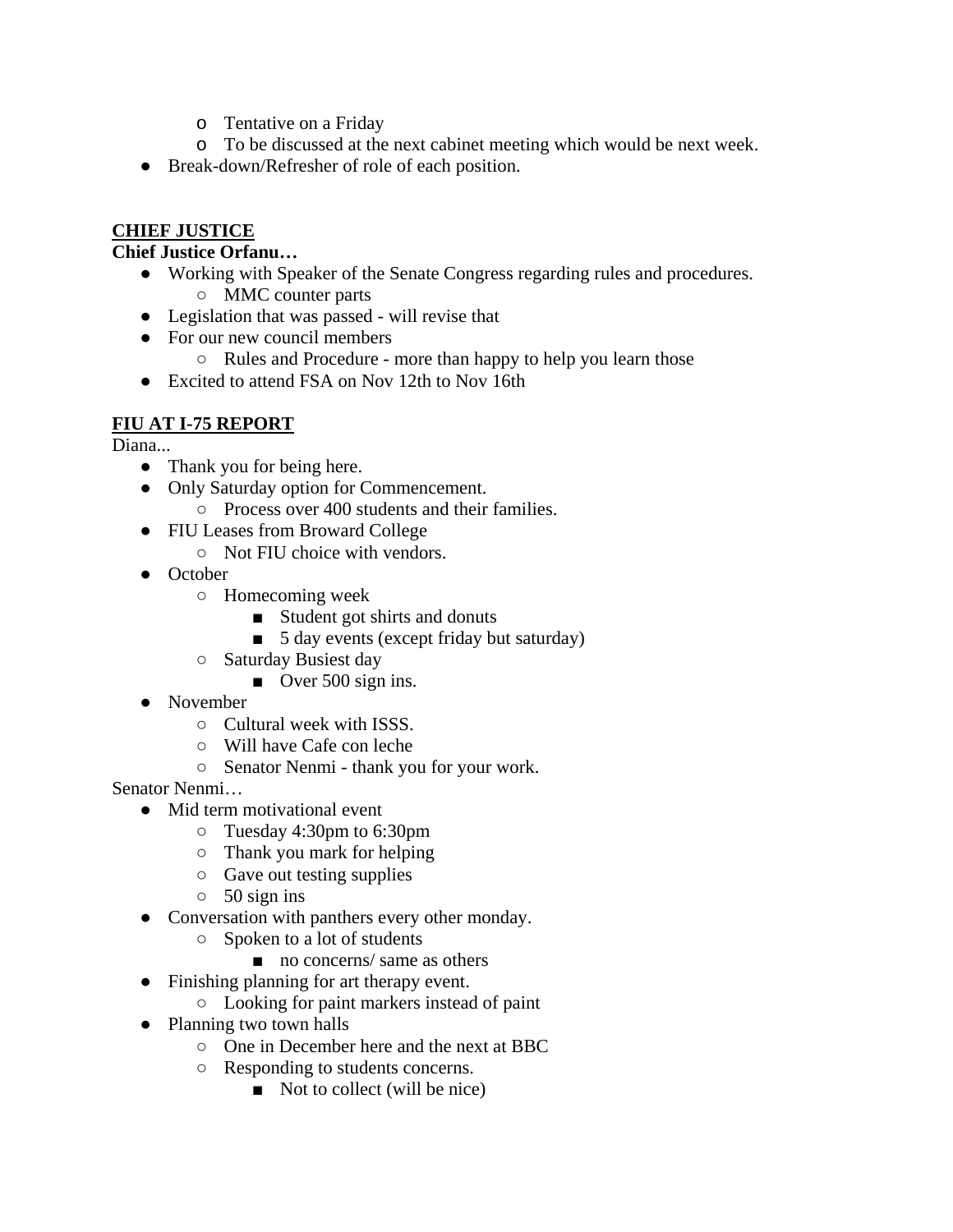○ Please attend.

## **CABINET REPORTS**

Director of Community Relations Perkins…

- Breast Cancer awareness event
	- Timing was a bit off..
- Working on Spring fling
	- Promote civic engagement among students and communities.
	- Follow up with Larissa
- Food Drive
	- November 1st to November 23rd
		- Dispersed between FIU Food Pantry and a
	- Team up with Bay view hall or it can be
- One-on-one with Chief of Staff
	- Community Service
		- Updates
- Invite SGC-MMC to Day on the Bay
	- More cohesiveness
	- Collaborate with Karla
- Scholarship opportunity for kids at OYC
	- $\circ$  Follow up with Larissa

Director of Student Wellness Benoit ….

- Tennis Class Nov 20th
	- 6:00pm to 8:00pm
- Yoga class.
- Finals week event
	- CAPS and Healthy Living Lauren
	- Bagels and Tea
- Nov Diabetes event for National Diabetes month

Director of Sustainability…

- Excited to collaborate on Projects.
- Working together is great.
	- Appear to one place empty is not as effective as showing up with people.
- Want to start a project Community Garden

# **SENATORS REPORTS**

Senator Monaco…

- Collaborating with Gaby and Catalina assisting VMA team who is luis, syrus and Amanda Vet Appreciation day
	- Sending letters to VMA Hospital
- Spoke to Harrison about potential events for the future.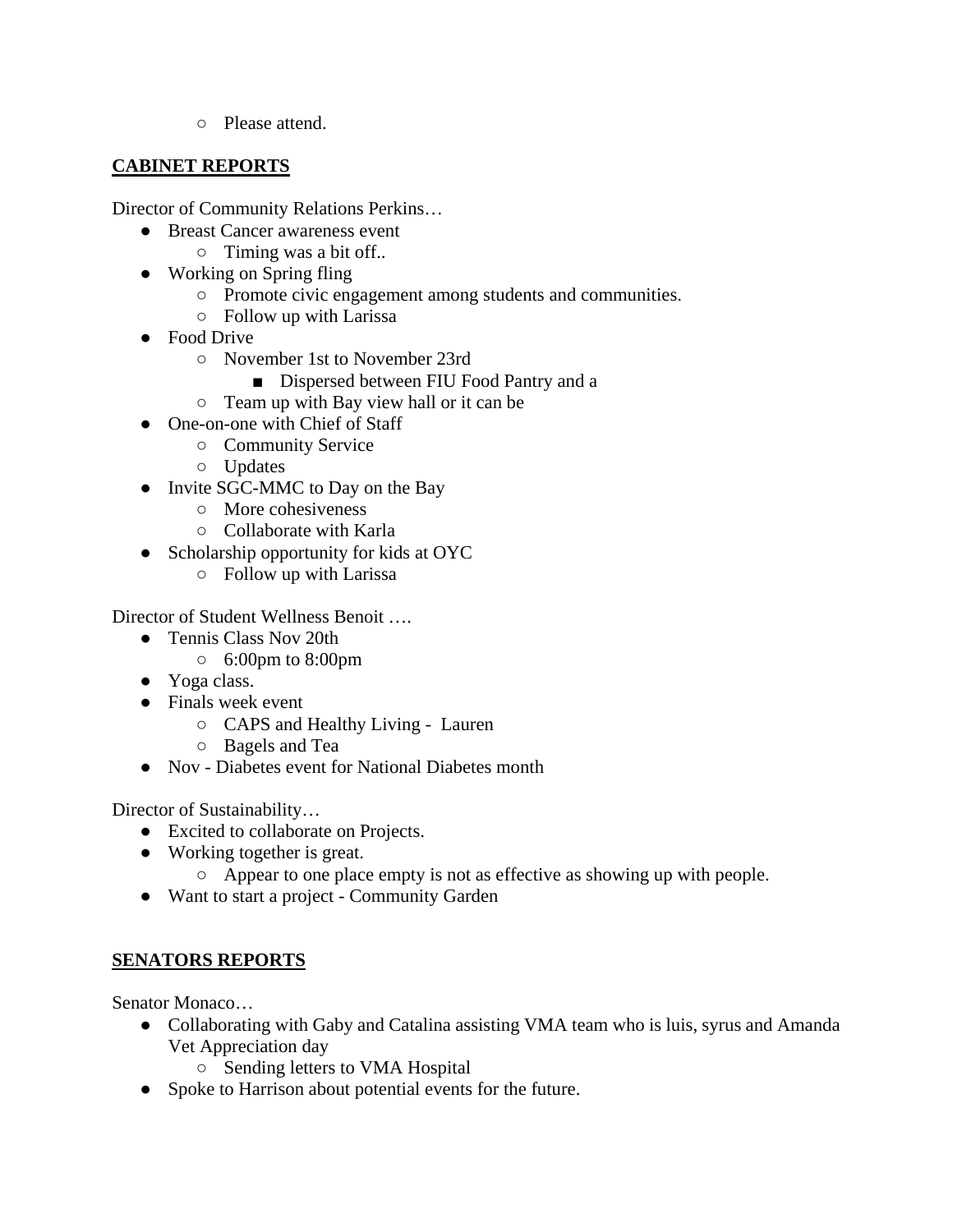Senator Paisley…

- Level up Leadership event
	- Next thursday
		- 12:30pm
- Next internal affairs meeting
	- Tomorrow at 12:00pm
- September
	- Office hours
		- September
			- Two council members that did not meet office hour requirements.
			- Abu and Keanu
		- October
			- Abu, Vivian

● Point of personal Privilege, Vice President Balfour 4:58pm - Granted Vice President Balfour returns at 5:01pm Point of personal Privilege, Senator Barrett 4:58 - Granted Senator Barrett returns 5:01pm

Chair relinquished to Vice President Balfour at 5:03pm

Point of personal Privilege, Senator Paisley 5:03 - Granted Senator Paisley returns at 5:05 pm

President Ho Fung reads proclamation

Senator Nemi moves to amend the proclamation to say FIU at I-75. Speaker Mallack seconds Motion passes unanimously.

Point of personal Privilege, Director Llana 5:10 - Granted Director Llana returns at 5:16 pm

Senator paisley moves to rename proclamation 2019-0003 to Proclamation 2019- 0005 senator Monaca seconds. Motion passes unanimously

Senator Monaco moves to approve of Proclamation 2019.0005, Senator barnet seconds,

Motion passes unanimously

Point of personal Privilege, Director Benoit 5:16 - Granted Director Benoit returns at 5:20 pm

Vice president Balfour releases relinquishment of the chair to President Ho-Fung at 5:19pm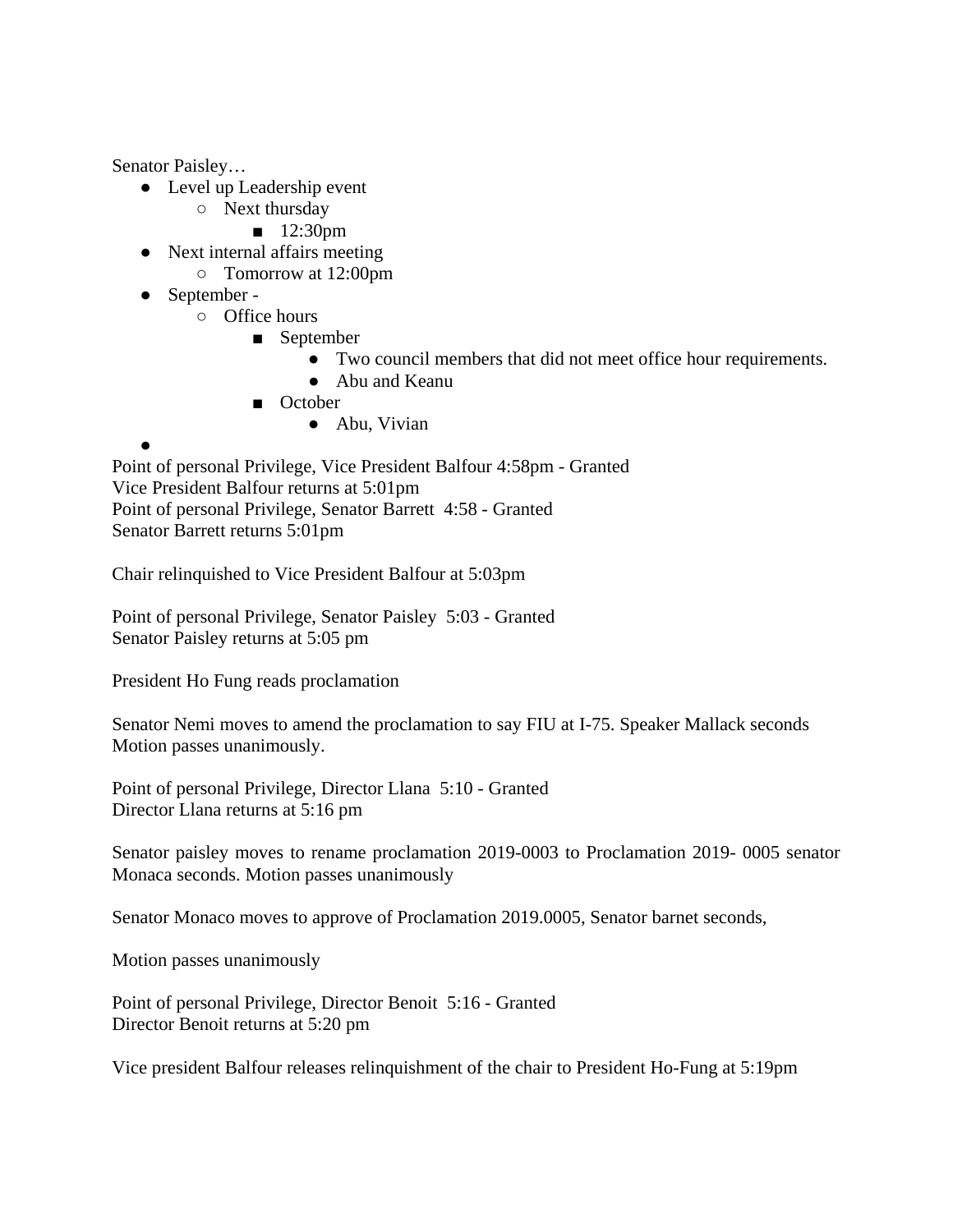Senator Barrett …

 $\bullet$ 

Senator Nemmi…

- Working on flyer for new tabling days for conversation with panthers
	- every other Monday, every Tuesday, every wednesday and now working on saturday.
- Post free-shuttle bus
- Town halls
	- Respond to student concerns
		- Here on December, BBC on January
- Working on event
- Resolution for Parking tickets
	- Put a time frame for students to fix it
		- Time after to not harm transportation department's revenue.
- Career expo
	- Can't do it this year
	- Earlier than expected
		- Second one in the spring will be working on that
- Tailgate for Swim Team
	- Been winning for Six years
- UM game Nov 23rd
	- Had to had gone to at least three football games
	- if did not attend game, you have to buy a ticket but you could ride for free.
	- Free transportation from BBC.
- Football game on Saturday
	- Veterans appreciation game.
	- Collab with VMA can't occur

## **ADVISOR'S REPORT**

**Ms. Adames…** 

- Class registration on Tuesday Nov 5th.
- Stipend The sooner the better
- Volunteer with Career and Talent
- $\bullet$  AOL
	- Spring
	- Please let her know by friday
- Elections earlier this year by a month .
	- By the end of January

Point of personal Privilege, Director Nenmi at 5:24 - Granted Director Nenmi returns at 5:24 pm

Point of personal Privilege, Chief Justice Orfano at 5:25pm - Granted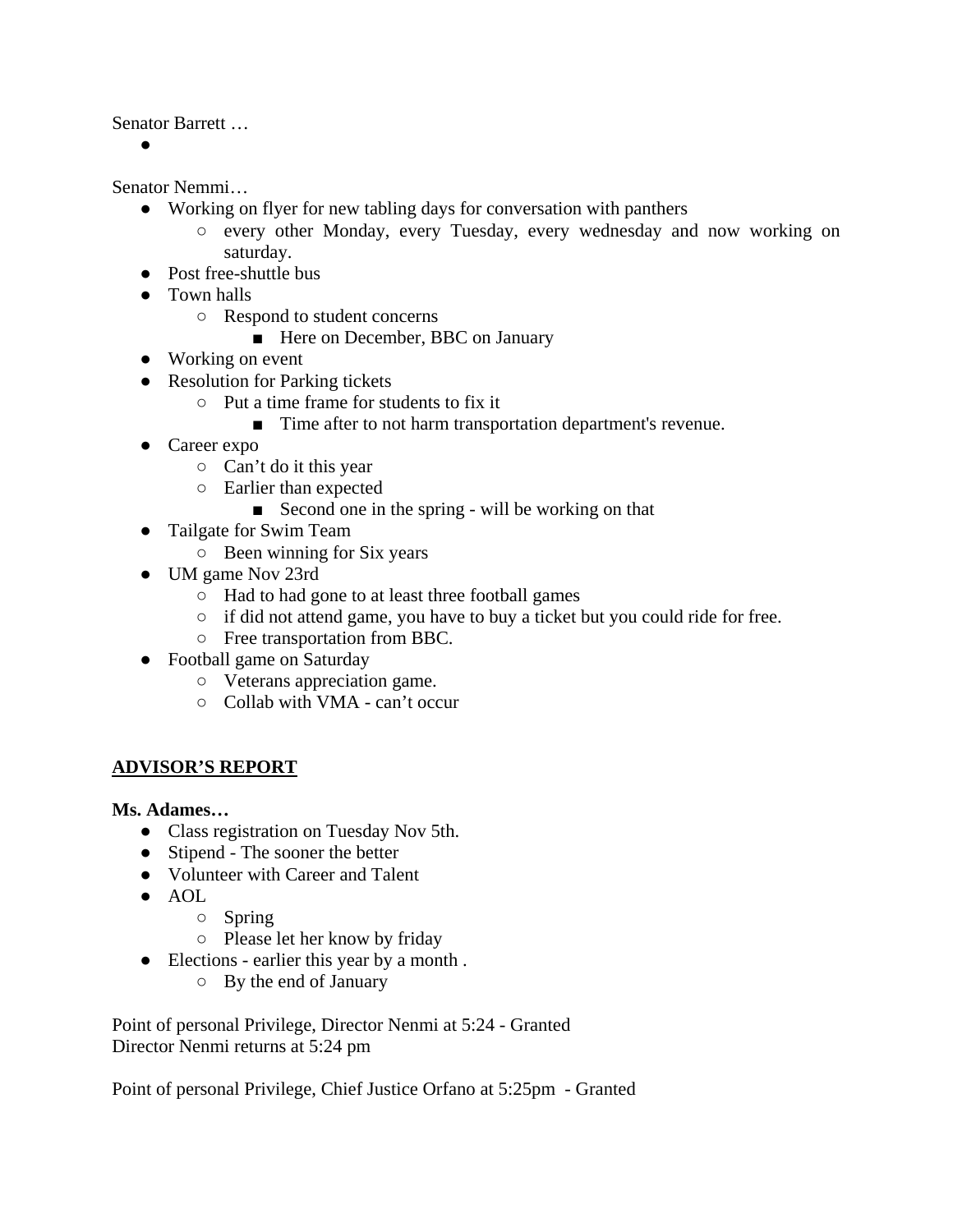Chief Justice Orfano returns at 5:25 pm

## **APPROVAL OF THE MINUTES**

The council reviewed the minutes of September 25th, 2019.

Senator Monaca moved to approve the minutes of September 25th, 2019 at pm. Senator Paisley seconded the motion. The motion passed unanimously.

#### **NEW BUSINESS**

#### **A. Allocation of funds for TBH Series**

#### **B. Donuts with the Deans**

- a. Nov 12th
- b. 12:00pm to 2:00pm
- c. Senator Monaco, Senator Barret, Director Perkin, Director Benoit, Director Llana will be attending - Confirmed
- d. Formal and Informal session.

#### C. **Day on the Bay**

- a. Nov 16th
- b. 9:00 am to 12:00pm
- c. Director Llana, President Ho-Fung, will be attending Confirmed
- d. Expecting majority of council to be there.

### **D. Council improvements**

- a. Enhance communication
	- i. Discussion on the most effective way of communication outside office hours
- b. Attendance of events within the council
	- i. Please help other council members in their events.
	- ii. Discussion
	- iii. More creative on our events.

#### **DISCUSSION**

#### **A. Student Concerns**

President Ho Fung emailed the Vice Provost and the Department of Parking and Transportation. She states what happened and how the student wanted to remain anonymous.